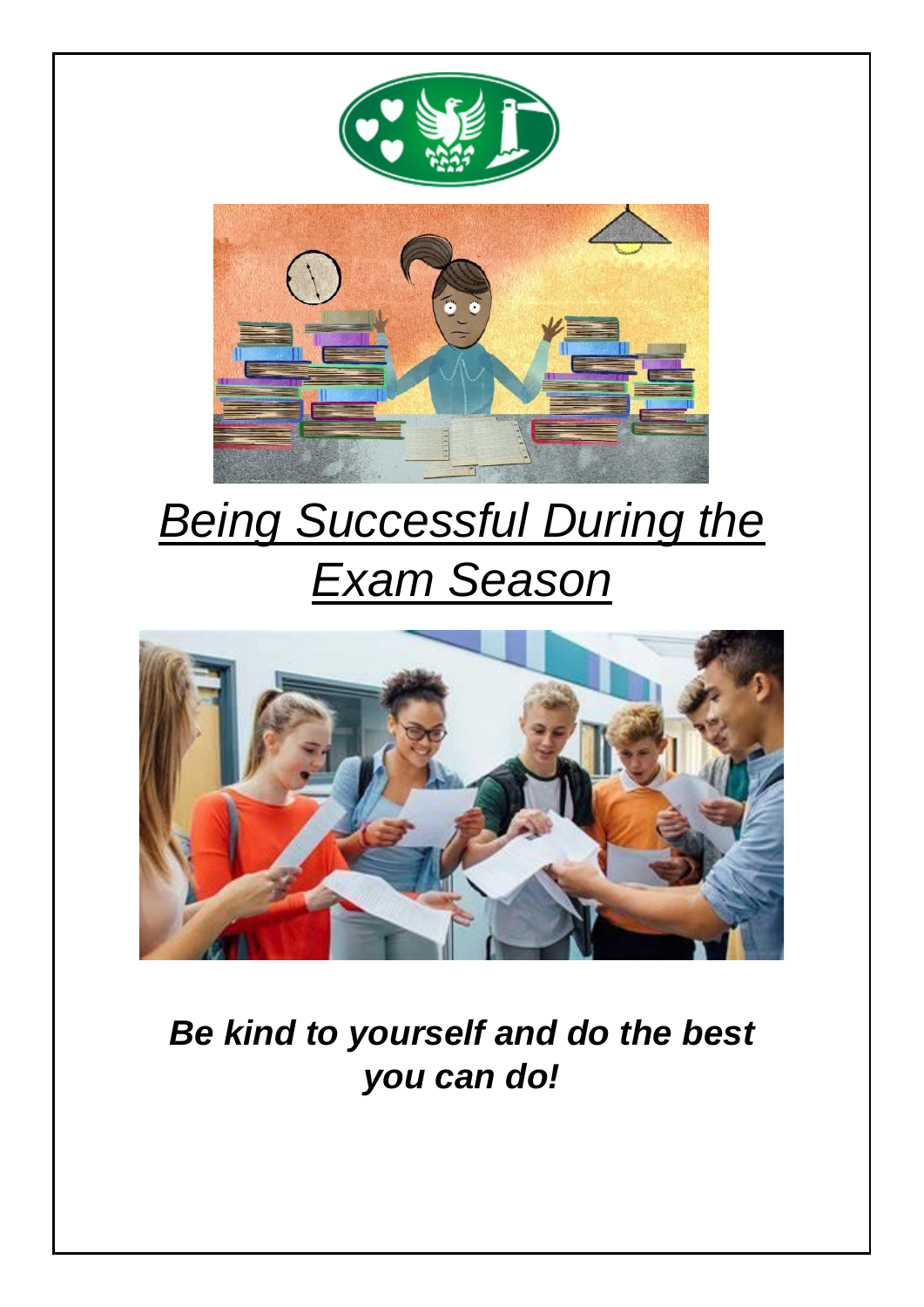

*You are at a very stressful point in your teenage life. Does it feel like everything is hitting you all at once and you do not know how to manage this? You are not the only one and this is a completely normal feeling to have!!*

You may not understand some things you are feeling. You may be very stressed about everything happening right now. Below are some signs to help you to recognise this:

- o Feeling confused
- o Not keeping in touch with your friends
- o Feeling a sense of low mood
- o Finding it difficult to make choices
- o A sense of being overwhelmed
- o Zero motivation
- o Not sleeping
- o Body feeling very tense and feeling sick
- o Fidgety hands, nail biting or teeth grinding

It is important that you understand why you might be feeling this way:

- o Worry about failure
- o Feeling unprepared
- o Family pressures to succeed
- o You feel in competition with others
- o Pressure to get the right results
- o Worry you haven't done enough revision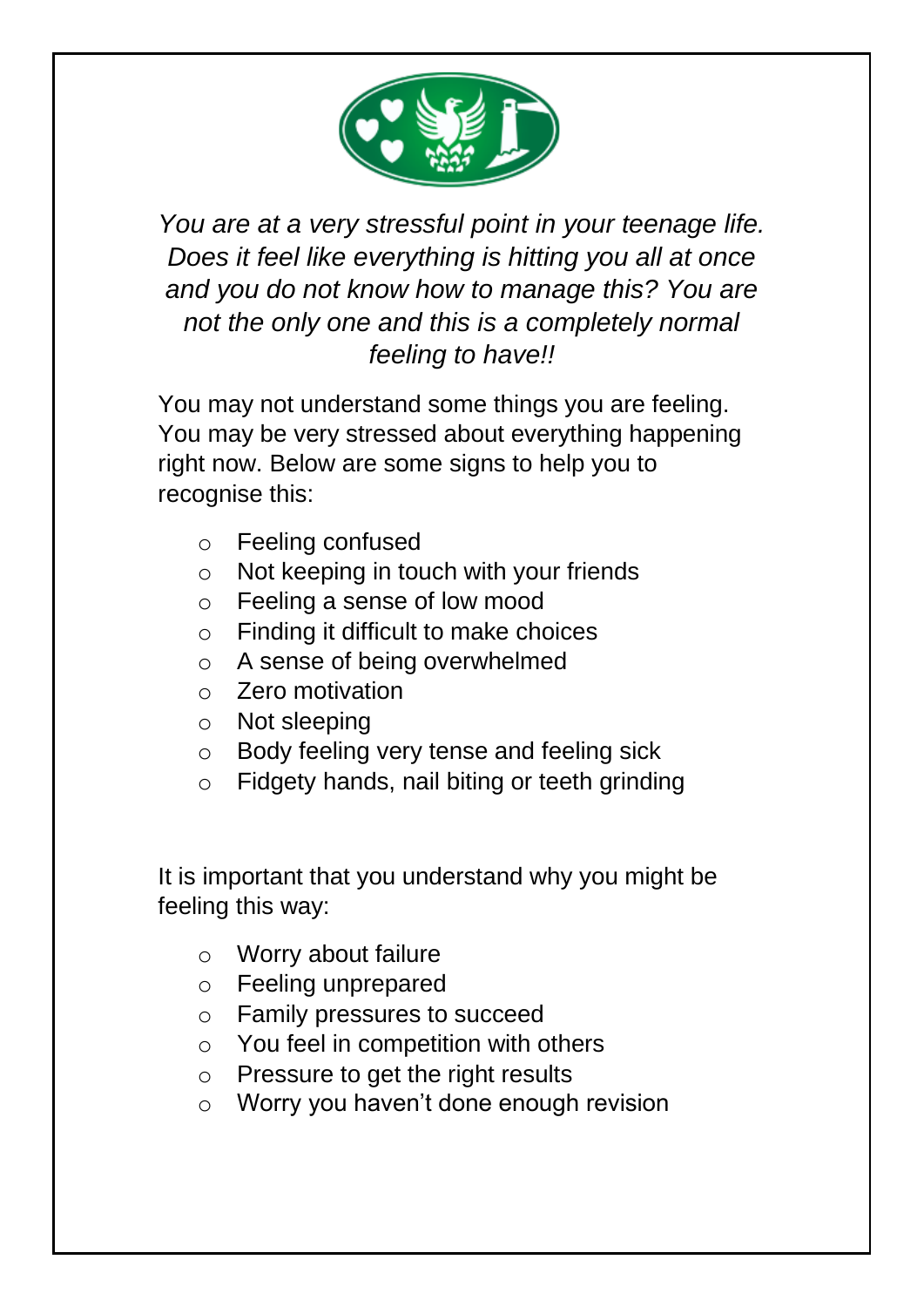

# What to Do During Revision Time

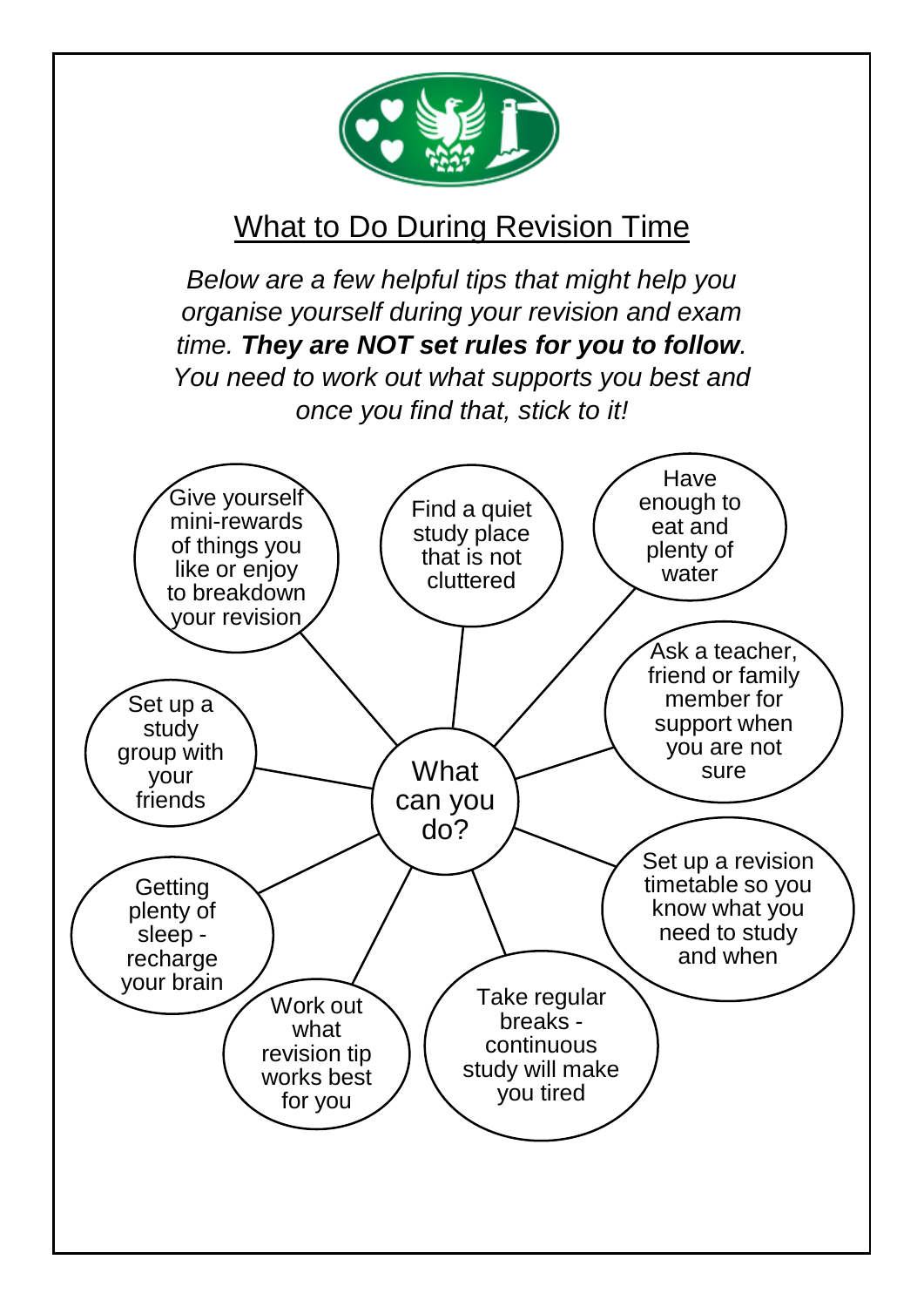

**THE NIGHT BEFORE YOUR EXAM**

Organise what you need to take with you – pencil case etc

Self-care: Manage your stress, worry, anxiety with some deep breathing and relaxation. Take a bath to relax. Eat your favourite food.

Get 8-10 hours of sleep. Recharge your brain so it is ready to take on the exam.

#### **THE MORNING OF YOUR EXAM**

Eat a good breakfast to give yourself the energy your need to get through. Eggs and oranges are good brain food!

If you're prone to being nervous before your exam, practice keeping yourself calm with relaxation and breathing techniques

Talk to your peers about how you are feeling – they might be feeling something similar

Use the toilet before the exam starts

#### **DURING YOUR EXAM**

Calm yourself down at the start and throughout if you feel yourself starting to the panic or worry with deep breathing

Work out how long you have for each question or section

Find the key words and information in each question

Work on the questions you find easiest first

Aim to have time at the end to re-read through your answers – DO NOT worry if you have not got time for this

## **AFTER YOUR EXAM**

*Celebrate you made it through!!*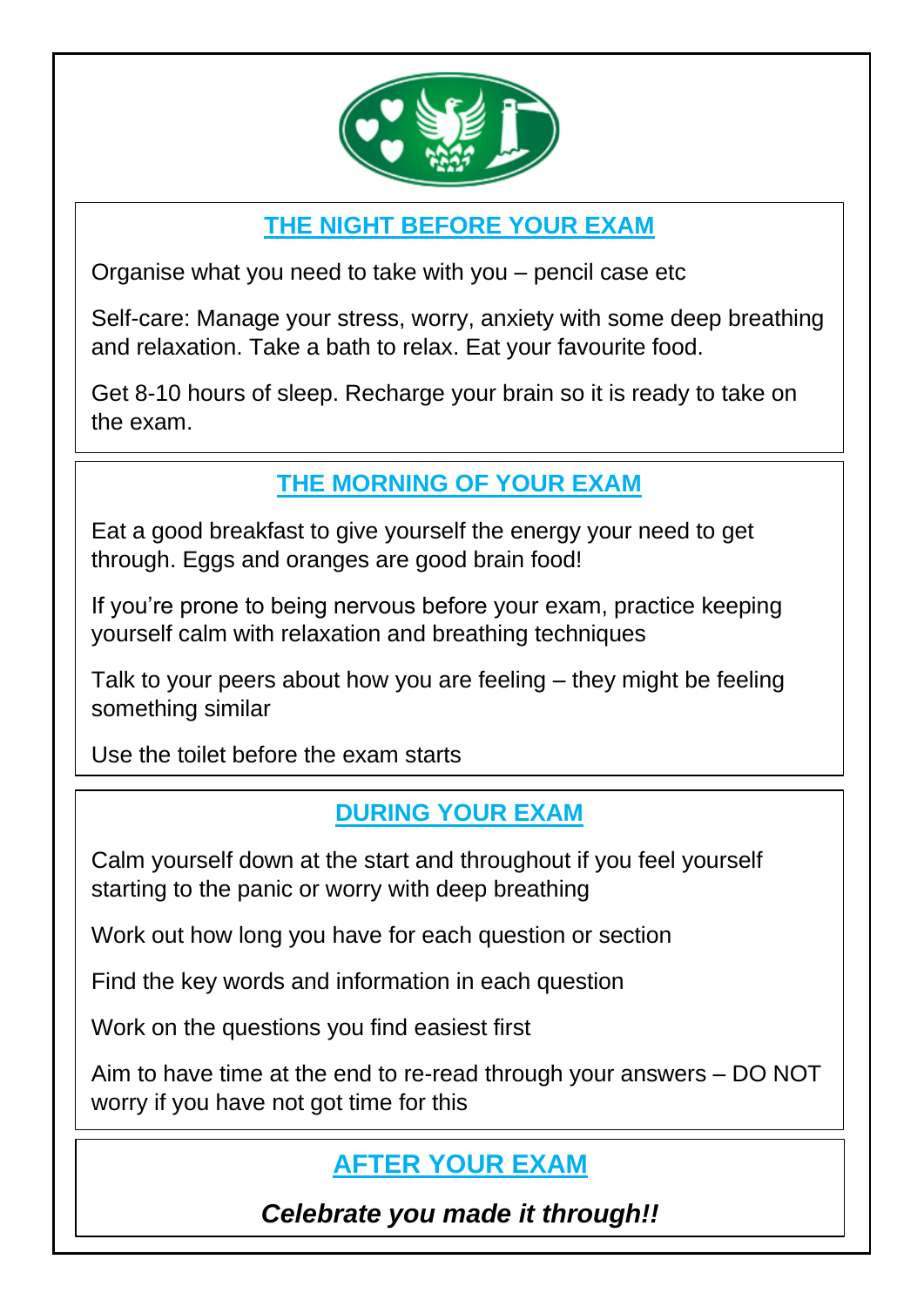

## Self-Care

Self-care is very important during stressful life periods – especially during exam time. Self-care is taking time to improve your health and look after yourself. This can be done by doing something as simple as eating your favourite food! Below are some examples of self-care and ways you can nurture yourself but have a think of things you enjoy and ways you can find time to do these more often!

- Getting enough sleep
- Take a long bath or a warm shower
- Listen to your favourite music
- Watch your favourite television show or movie
- Eat your favourite food and add in some healthy brain food too
- Exercise: Go on regular walks or even runs and breathe
- Reading, painting, drawing or other creative areas
- Talk to someone about how you are feeling Do not hold it in!
- Try to have a break from your phone or tablet

Practice to relax and control our breathing is very important too:

**Deep breathing** – Breathe in for 5 seconds then breathe out for 5 seconds, repeat this until you feel calm again

**3, 4, 5 breathing** – Breathe in for 3 seconds, hold that breath for 4 seconds, breathe out for 5 seconds.